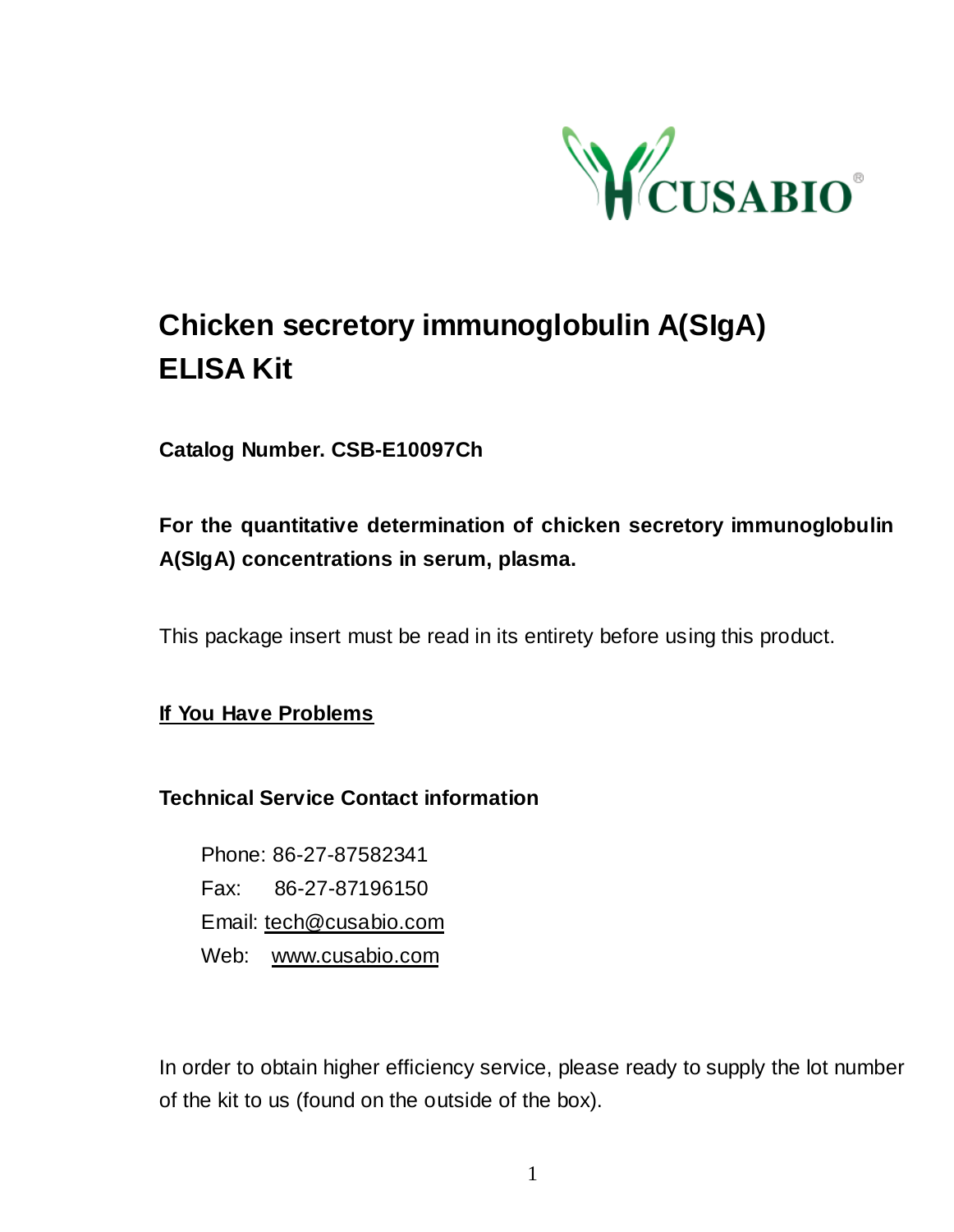## **PRINCIPLE OF THE ASSAY**

This assay employs the competitive inhibition enzyme immunoassay technique. The microtiter plate provided in this kit has been pre-coated with chicken SIgA. Standards and samples are pipetted into the wells with a Horseradish Peroxidase (HRP) conjugated antibody specific for chicken SIgA. Following a wash to remove any unbound reagent, a substrate solution is added to the wells and color develops in opposite to the amount of chicken SIgA in samples. The color development is stopped and the intensity of the color is measured.

#### **DETECTION RANGE**

0.234 μg/ml-60 μg/ml.

#### **SENSITIVITY**

The minimum detectable dose of chicken SIgA is typically less than 0.058μg/ml. The sensitivity of this assay, or Lower Limit of Detection (LLD) was defined as the lowest chicken SIgA concentration that could be differentiated from zero.

#### **SPECIFICITY**

This assay has high sensitivity and excellent specificity for detection of chicken SIgA. No significant cross-reactivity or interference between chicken SIgA and analogues was observed.

**Note:** Limited by current skills and knowledge, it is impossible for us to complete the cross-reactivity detection between chicken SIgA and all the analogues, therefore, cross reaction may still exist.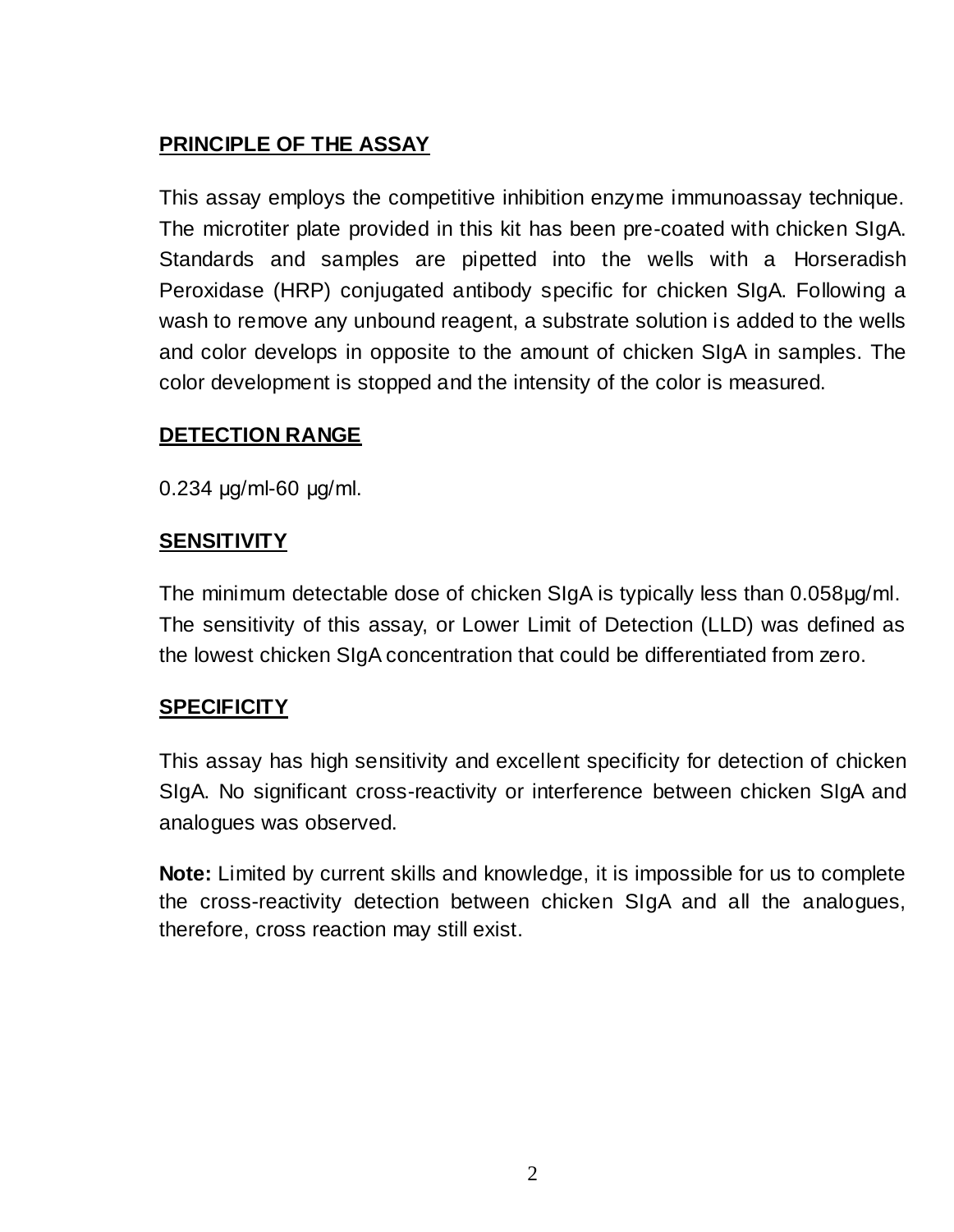### **PRECISION**

#### **Intra-assay Precision (Precision within an assay): CV%<8%**

Three samples of known concentration were tested twenty times on one plate to assess.

#### **Inter-assay Precision (Precision between assays): CV%<10%**

Three samples of known concentration were tested in twenty assays to assess.

#### **LIMITATIONS OF THE PROCEDURE**

- **FOR RESEARCH USE ONLY. NOT FOR USE IN DIAGNOSTIC PROCEDURES.**
- The kit should not be used beyond the expiration date on the kit label.
- Do not mix or substitute reagents with those from other lots or sources.
- If samples generate values higher than the highest standard, dilute the samples with Sample Diluent and repeat the assay.
- Any variation in Sample Diluent, operator, pipetting technique, washing technique, incubation time or temperature, and kit age can cause variation in binding.
- This assay is designed to eliminate interference by soluble receptors, binding proteins, and other factors present in biological samples. Until all factors have been tested in the Immunoassay, the possibility of interference cannot be excluded.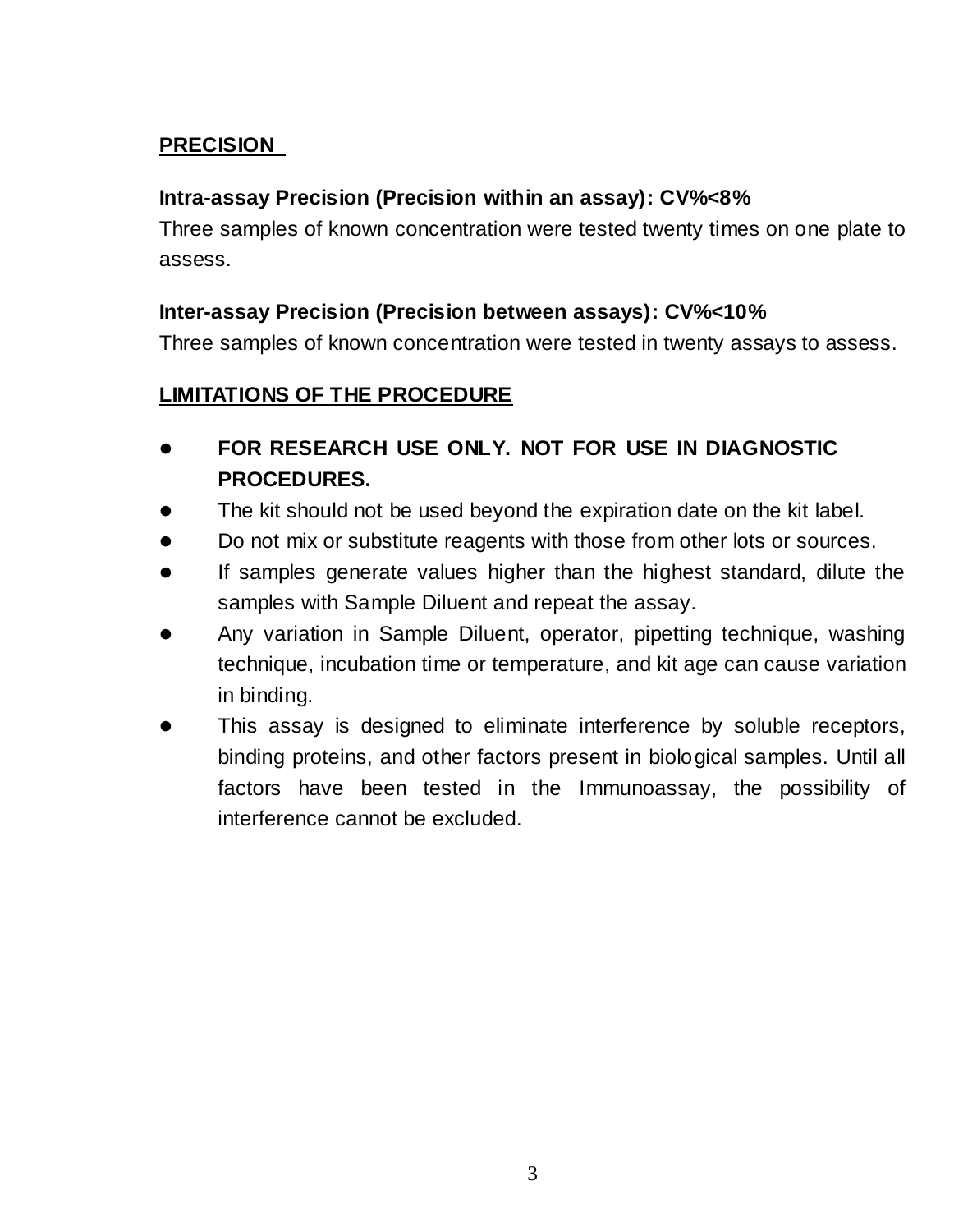## **MATERIALS PROVIDED**

| Reagents                          | Quantity          |  |  |
|-----------------------------------|-------------------|--|--|
| Assay plate                       | $1(96$ wells)     |  |  |
| Standard                          | $6 \times 0.5$ ml |  |  |
| HRP-conjugate (100 x concentrate) | $1 \times 60$ µ   |  |  |
| <b>HRP-conjugate Diluent</b>      | $1 \times 10$ ml  |  |  |
| Sample Diluent                    | $2 \times 20$ ml  |  |  |
| Wash Buffer (25 x concentrate)    | $1 \times 20$ ml  |  |  |
| <b>TMB Substrate</b>              | $1 \times 10$ ml  |  |  |
| <b>Stop Solution</b>              | $1 \times 10$ ml  |  |  |
| Adhesive Strip (For 96 wells)     | 4                 |  |  |
| Instruction manual                |                   |  |  |

### **STANDARD CONCENTRATION**

| Standard                 | S0 | C <sub>1</sub> | c0   | S3   | S4 | S5 |
|--------------------------|----|----------------|------|------|----|----|
| Concentration<br>(µg/ml) |    | 0.234          | 0.94 | 3.75 | 15 | 60 |

## **STORAGE**

| Unopened kit | Store at $2 - 8$ °C. Do not use the kit beyond the expiration date. |                                                                                                                        |  |  |  |
|--------------|---------------------------------------------------------------------|------------------------------------------------------------------------------------------------------------------------|--|--|--|
| Opened kit   | Coated assay<br>plate                                               | May be stored for up to 1 month at $2 - 8$ °C.<br>Try to keep it in a sealed aluminum foil bag,<br>and avoid the damp. |  |  |  |
|              | HRP-conjugate                                                       |                                                                                                                        |  |  |  |
|              | Standard                                                            |                                                                                                                        |  |  |  |
|              | HRP-conjugate                                                       |                                                                                                                        |  |  |  |
|              | <b>Diluent</b>                                                      | May be stored for up to 1 month at $2 - 8$ °C.                                                                         |  |  |  |
|              | Sample Diluent                                                      |                                                                                                                        |  |  |  |
|              | Wash Buffer                                                         |                                                                                                                        |  |  |  |
|              | <b>TMB Substrate</b>                                                |                                                                                                                        |  |  |  |
|              | <b>Stop Solution</b>                                                |                                                                                                                        |  |  |  |

**\*Provided this is within the expiration date of the kit.**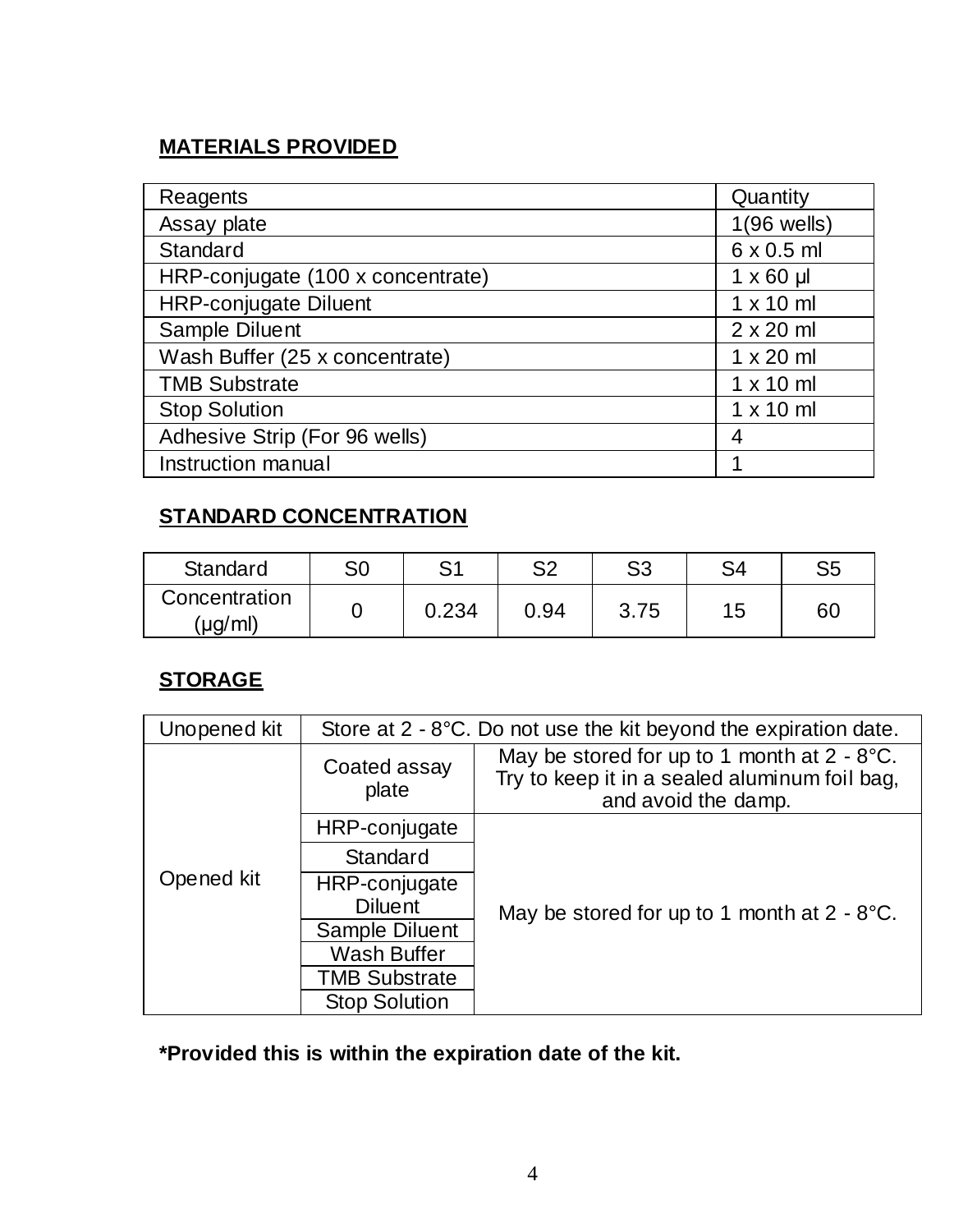## **OTHER SUPPLIES REQUIRED**

- Microplate reader capable of measuring absorbance at 450 nm, with the correction wavelength set at 540 nm or 570 nm.
- An incubator which can provide stable incubation conditions up to 37°C±0.5°C.
- Squirt bottle, manifold dispenser, or automated microplate washer.
- Absorbent paper for blotting the microtiter plate.
- 100ml and 500ml graduated cylinders.
- **•** Deionized or distilled water.
- Pipettes and pipette tips.
- **•** Test tubes for dilution.

## **PRECAUTIONS**

The Stop Solution provided with this kit is an acid solution. Wear eye, hand, face, and clothing protection when using this material.

### **SAMPLE COLLECTION AND STORAGE**

- **Serum** Use a serum separator tube (SST) and allow samples to clot for two hours at room temperature or overnight at 4°C before centrifugation for 15 minutes at 1000 ×g. Remove serum and assay immediately or aliquot and store samples at -20°C or -80°C. Avoid repeated freeze-thaw cycles.
- **Plasma** Collect plasma using EDTA, or heparin as an anticoagulant. Centrifuge for 15 minutes at 1000 ×g at 2-8°C within 30 minutes of collection. Assay immediately or aliquot and store samples at -20°C or -80°C. Avoid repeated freeze-thaw cycles.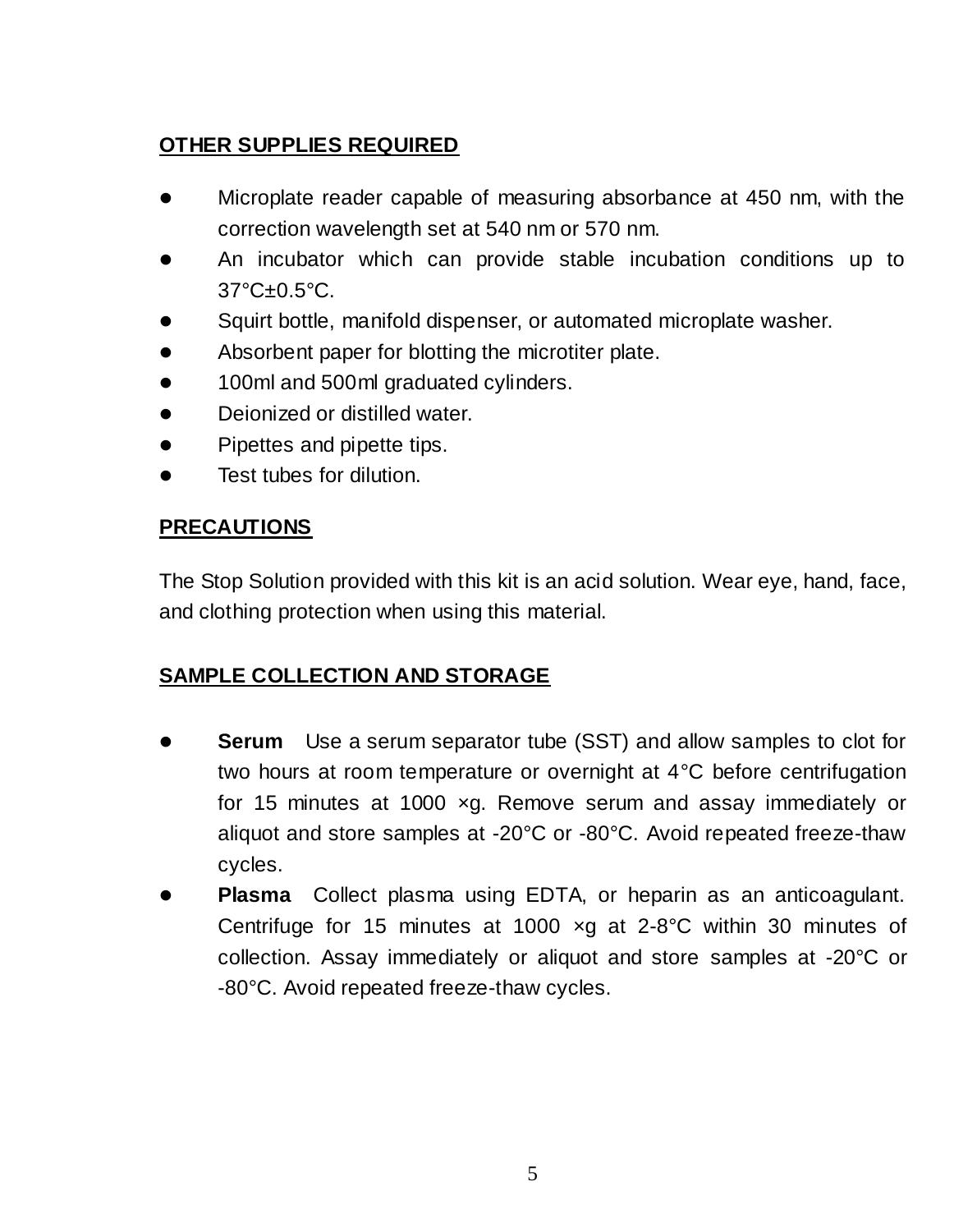## **SAMPLE PREPARATION**

Serum and plasma samples require a 1000-fold dilution into Sample Diluent. The suggested 1000-fold dilution can be achieved by adding 5μl sample to 95μl of Sample Diluent first, then complete the 1000-fold dilution by adding 5μl of this solution to 245μl of Sample Diluent. The recommended dilution factor is for reference only. The optimal dilution factor should be determined by users according to their particular experiments.

#### **Note:**

- 1. CUSABIO is only responsible for the kit itself, but not for the samples consumed during the assay. The user should calculate the possible amount of the samples used in the whole test. Please reserve sufficient samples in advance.
- 2. Samples to be used within 5 days may be stored at 2-8°C, otherwise samples must be stored at -20 $^{\circ}$ C ( $\leq$ 1 month) or -80 $^{\circ}$ C ( $\leq$ 2 month) to avoid loss of bioactivity and contamination.
- 3. Grossly hemolyzed samples are not suitable for use in this assay.
- 4. If the samples are not indicated in the manual, a preliminary experiment to determine the validity of the kit is necessary.
- 5. Please predict the concentration before assaying. If values for these are not within the range of the standard curve, users must determine the optimal sample dilutions for their particular experiments.
- 6. Tissue or cell extraction samples prepared by chemical lysis buffer may cause unexpected ELISA results due to the impacts of certain chemicals.
- 7. Owing to the possibility of mismatching between antigen from other resource and antibody used in our kits (e.g., antibody targets conformational epitope rather than linear epitope), some native or recombinant proteins from other manufacturers may not be recognized by our products.
- 8. Influenced by the factors including cell viability, cell number and also sampling time, samples from cell culture supernatant may not be detected by the kit.
- 9. Fresh samples without long time storage are recommended for the test. Otherwise, protein degradation and denaturalization may occur in those samples and finally lead to wrong results.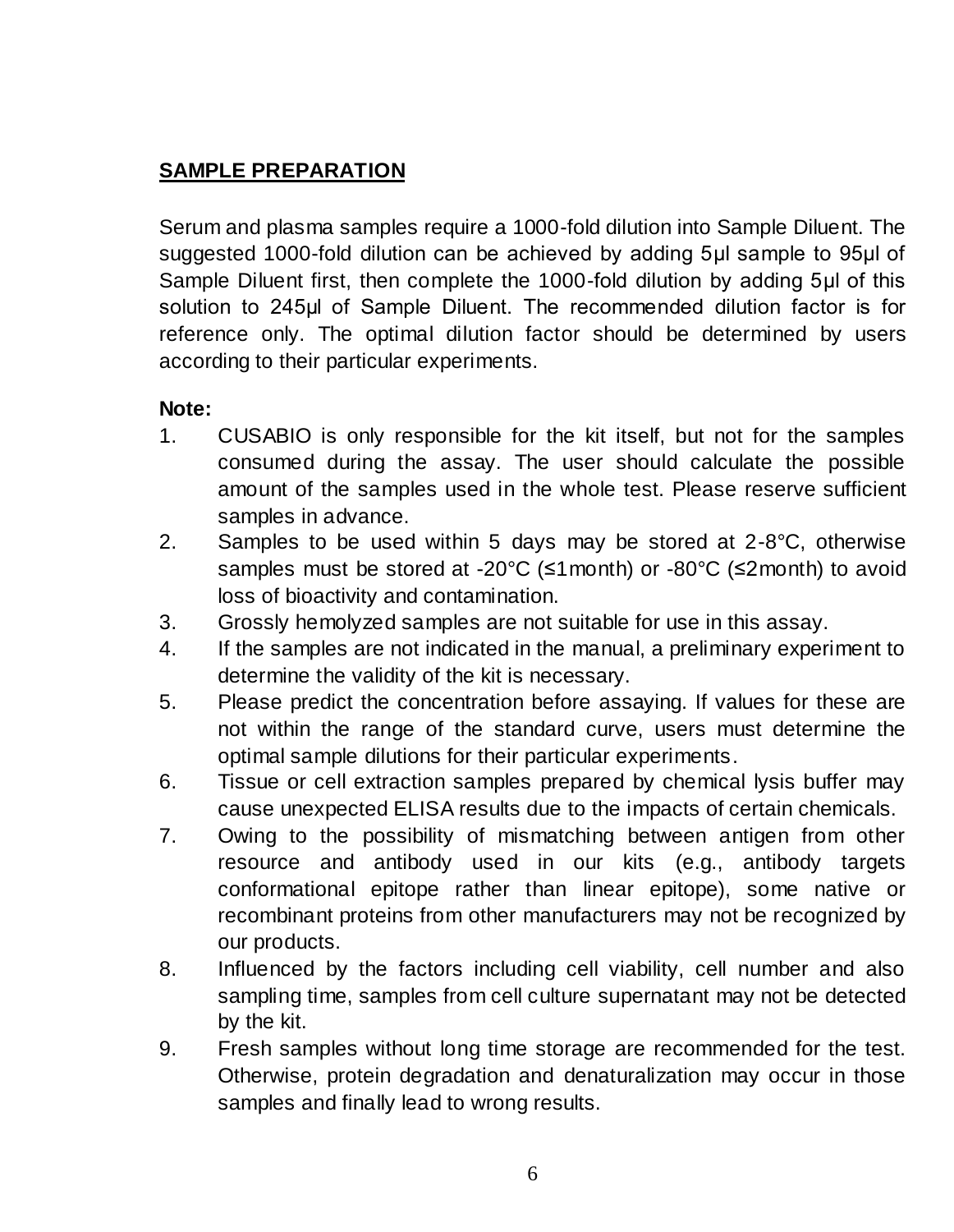## **REAGENT PREPARATION**

#### **Note:**

- **Kindly use graduated containers to prepare the reagent. Please don't prepare the reagent directly in the Diluent vials provided in the kit.**
- Bring all reagents to room temperature (18-25°C) before use for 30min.
- To minimize imprecision caused by pipetting, use small volumes and ensure that pipettors are calibrated. It is recommended to suck more than 10ul for once pipetting.
- Distilled water is recommended to be used to make the preparation for reagents. Contaminated water or container for reagent preparation will influence the detection result.
- 1、 **Wash Buffer(1x)-** If crystals have formed in the concentrate, warm up to room temperature and mix gently until the crystals have completely dissolved. Dilute 20 ml of Wash Buffer Concentrate (25 x) into deionized or distilled water to prepare 500 ml of Wash Buffer (1 x).
- 2、 **HRP-conjugate (1x) -** Centrifuge the vial before opening. **HRP-conjugate** requires a 100-fold dilution. A suggested 100-fold dilution is 10 μl of **HRP-conjugate** + 990 μl of **HRP-conjugate Diluent**.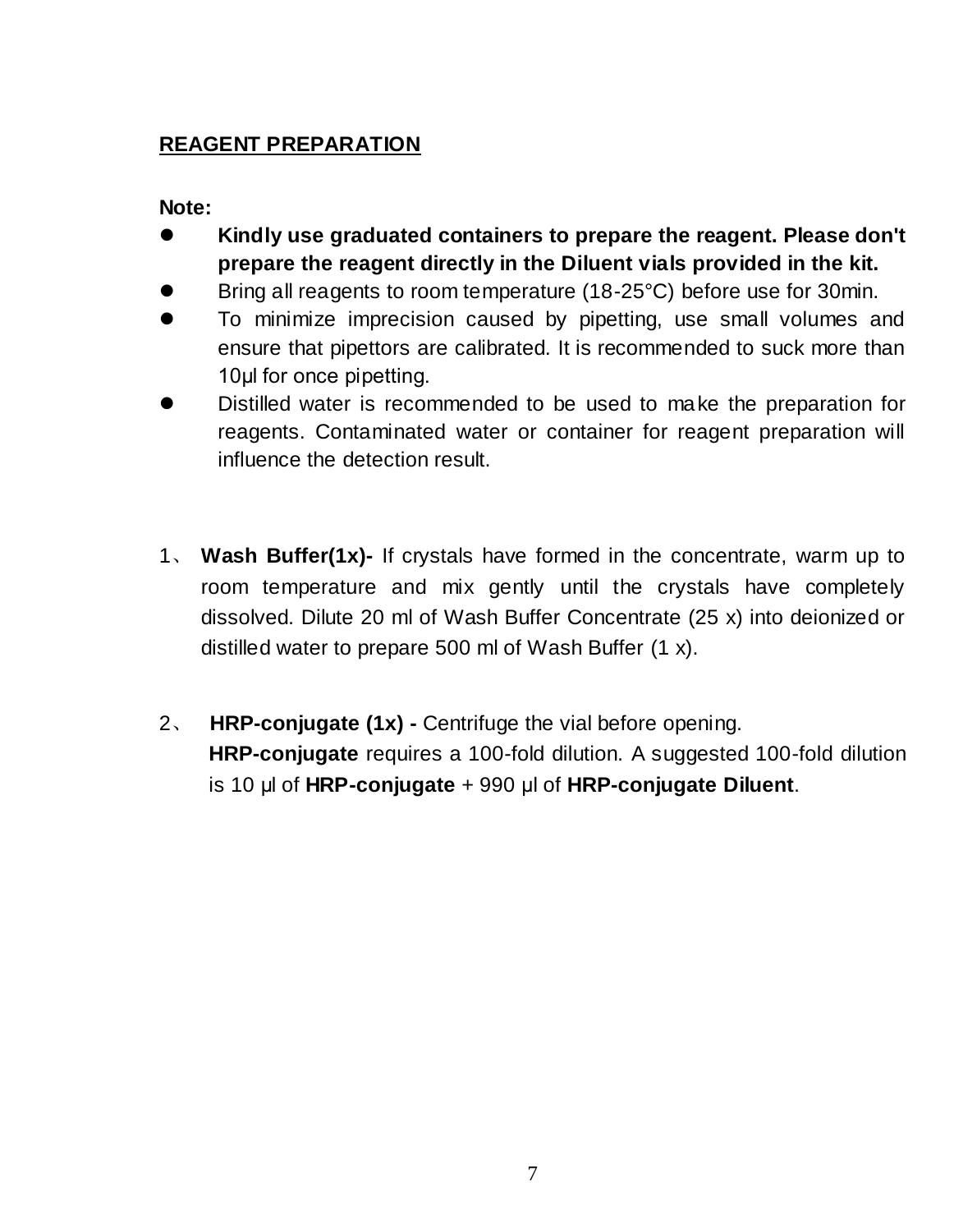#### **ASSAY PROCEDURE**

#### **Bring all reagents and samples to room temperature before use. Centrifuge the sample again after thawing before the assay. It is recommended that all samples and standards be assayed in duplicate.**

- 1. Prepare all reagents and samples as directed in the previous sections.
- 2. Determine the number of wells to be used and put any remaining wells and the desiccant back into the pouch and seal the ziploc, store unused wells at 4°C.
- 3. Set a **Blank** well without any solution.
- 4. Add 50μl of **Standard** or **Sample** per well. Standard need test in duplicate.
- 5. Add 50μl of **HRP-conjugate (1x)** to each well immediately (not to Blank well).
- 6. Mix well and then incubate for 30 minutes at 37°C. A plate layout is provided to record standards and samples assayed.
- 7. Aspirate each well and wash, repeating the process four times for a total of five washes. Wash by filling each well with **Wash Buffer** (200μl) using a squirt bottle, multi-channel pipette, manifold dispenser, or autowasher, and let it stand for 2 minutes, complete removal of liquid at each step is essential to good performance. After the last wash, remove any remaining Wash Buffer by aspirating or decanting. Invert the plate and blot it against clean paper towels.
- 8. Add 90ul of **TMB Substrate** to each well. Incubate for 20 minutes at 37<sup>°</sup>C. **Protect from light.**
- 9. Add 50μl of **Stop Solution** to each well, gently tap the plate to ensure thorough mixing.
- 10. Determine the optical density of each well within 5 minutes, using a microplate reader set to 450 nm. If wavelength correction is available, set to 540 nm or 570 nm. Subtract readings at 540 nm or 570 nm from the readings at 450 nm. This subtraction will correct for optical imperfections in the plate. Readings made directly at 450 nm without correction may be higher and less accurate.

#### \***Samples may require dilution. Please refer to Sample Preparation section.**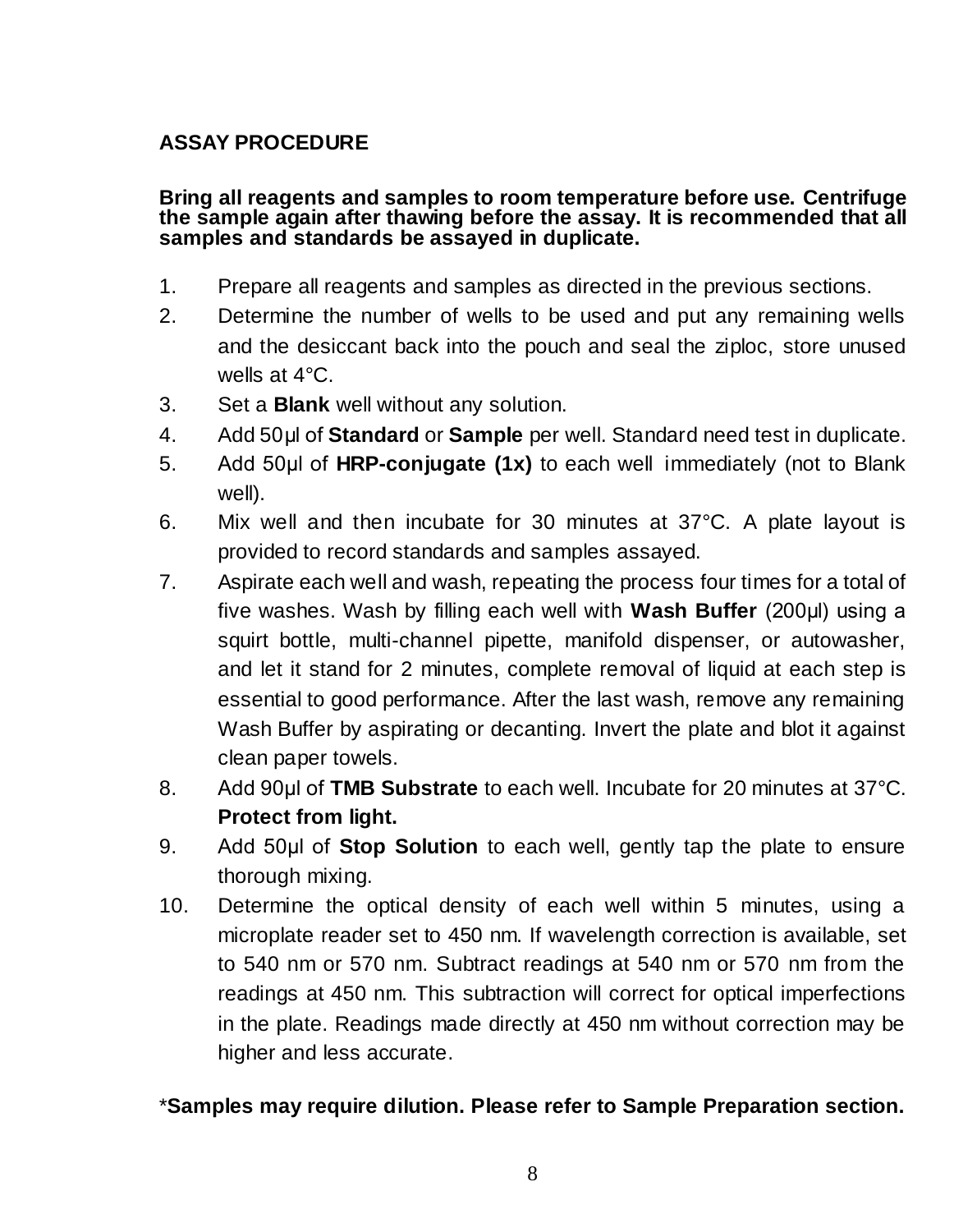Note:

- 1. The final experimental results will be closely related to validity of the products, operation skills of the end users and the experimental environments.
- 2. Samples or reagents addition: Please use the freshly prepared Standard. Please carefully add samples to wells and mix gently to avoid foaming. Do not touch the well wall as possible. For each step in the procedure, total dispensing time for addition of reagents or samples to the assay plate should not exceed 10 minutes. This will ensure equal elapsed time for each pipetting step, without interruption. Duplication of all standards and specimens, although not required, is recommended. To avoid cross-contamination, change pipette tips between additions of each standard level, between sample additions, and between reagent additions. Also, use separate reservoirs for each reagent.
- 3. Incubation: To ensure accurate results, proper adhesion of plate sealers during incubation steps is necessary. Do not allow wells to sit uncovered for extended periods between incubation steps. Once reagents have been added to the well strips, DO NOT let the strips DRY at any time during the assay. Incubation time and temperature must be observed.
- 4. Washing: The wash procedure is critical. Complete removal of liquid at each step is essential to good performance. After the last wash, remove any remaining Wash Solution by aspirating or decanting and remove any drop of water and fingerprint on the bottom of the plate. Insufficient washing will result in poor precision and falsely elevated absorbance reading. When using an automated plate washer, adding a 30 second soak period following the addition of wash buffer, and/or rotating the plate 180 degrees between wash steps may improve assay precision.
- 5. Controlling of reaction time: Observe the change of color after adding TMB Substrate (e.g. observation once every 10 minutes), TMB Substrate should change from colorless or light blue to gradations of blue. If the color is too deep, add Stop Solution in advance to avoid excessively strong reaction which will result in inaccurate absorbance reading.
- 6. TMB Substrate is easily contaminated. TMB Substrate should remain colorless or light blue until added to the plate. Please protect it from light.
- 7. Stop Solution should be added to the plate in the same order as the TMB Substrate. The color developed in the wells will turn from blue to yellow upon addition of the Stop Solution. Wells that are green in color indicate that the Stop Solution has not mixed thoroughly with the TMB Substrate..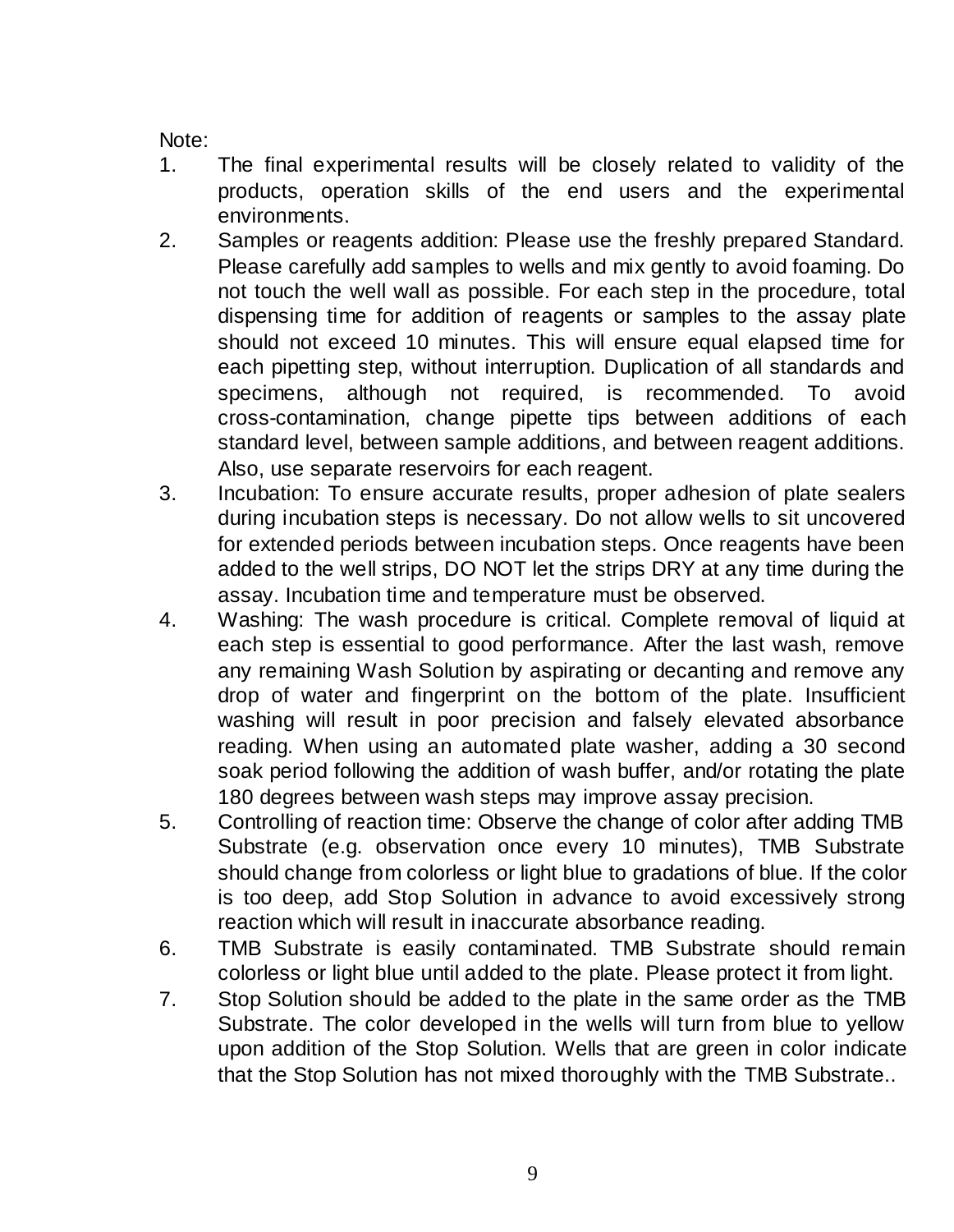## **ASSAY PROCEDURE SUMMARY**



### **\*Samples may require dilution. Please refer to Sample Preparation section.**